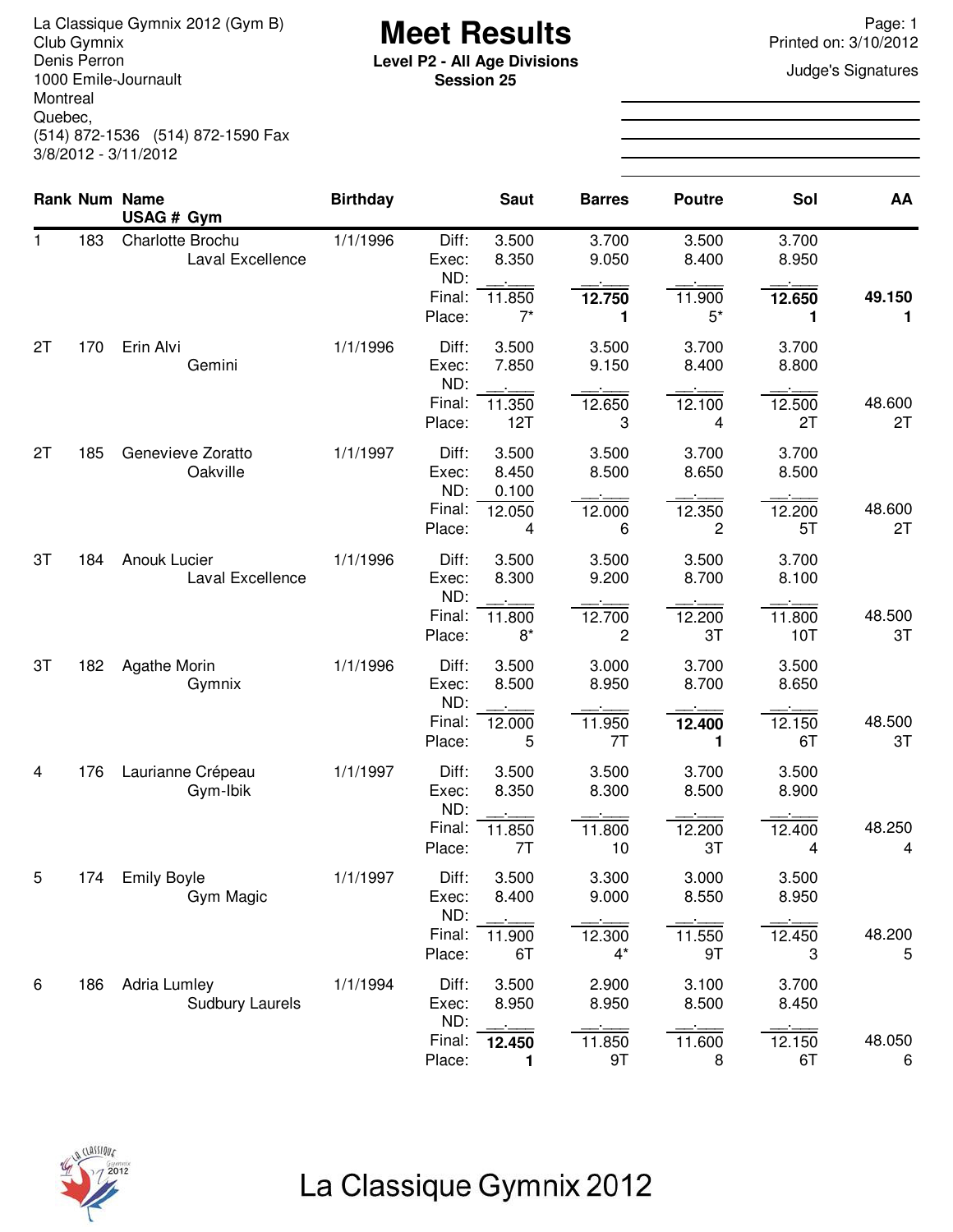**Meet Results** La Classique Gymnix 2012 (Gym B) Page: 2 Denis Perron 1000 Emile-Journault Montreal Quebec, (514) 872-1536 (514) 872-1590 Fax 3/8/2012 - 3/11/2012

**Level P2 - All Age Divisions Session 25**

|                |     | <b>Rank Num Name</b><br>USAG # Gym | <b>Birthday</b> |                                           | <b>Saut</b>                              | <b>Barres</b>                           | <b>Poutre</b>                          | Sol                            | AA           |
|----------------|-----|------------------------------------|-----------------|-------------------------------------------|------------------------------------------|-----------------------------------------|----------------------------------------|--------------------------------|--------------|
| $\overline{7}$ | 165 | Kaitlin Janvary<br>Adrenaline      | 1/1/1997        | Diff:<br>Exec:<br>ND:<br>Final:<br>Place: | 3.500<br>8.050<br>0.100<br>11.650<br>9   | 3.000<br>8.900<br>11.900<br>8           | 3.000<br>8.550<br>11.550<br>9T         | 3.700<br>8.800<br>12.500<br>2T | 47.600<br>7  |
| 8              | 172 | Jennifer Hilborn<br>Gemini         | 1/1/1997        | Diff:<br>Exec:<br>ND:<br>Final:<br>Place: | 3.500<br>7.850<br>0.100<br>11.450<br>11T | 3.100<br>8.900<br>0.100<br>12.100<br>5  | 3.500<br>8.400<br>11.900<br>$5^*$      | 3.500<br>8.450<br>11.950<br>9T | 47.400<br>8  |
| 9              | 166 | Ashley Sherman<br><b>Brantford</b> | 1/1/1996        | Diff:<br>Exec:<br>ND:<br>Final:<br>Place: | 3.500<br>8.300<br>11.800<br>$8*$         | 3.100<br>8.350<br>11.450<br>11          | 3.100<br>8.650<br>0.100<br>11.850<br>6 | 3.000<br>9.000<br>12.000<br>8  | 47.100<br>9  |
| 10             | 179 | Stéfanie Petrella<br>Gym-Ibik      | 1/1/1997        | Diff:<br>Exec:<br>ND:<br>Final:<br>Place: | 3.500<br>8.400<br>11.900<br>6T           | 3.200<br>8.650<br>11.850<br>9T          | 3.300<br>7.850<br>11.150<br>10         | 3.500<br>8.600<br>12.100<br>7  | 47.000<br>10 |
| 11             | 167 | Camille Duhaime<br>Centre-Mauricie | 1/1/1996        | Diff:<br>Exec:<br>ND:<br>Final:<br>Place: | 3.500<br>8.350<br>11.850<br>$7^*$        | 3.100<br>7.950<br>0.100<br>11.150<br>13 | 3.100<br>8.600<br>11.700<br>7          | 3.700<br>8.250<br>11.950<br>9T | 46.650<br>11 |
| 12             | 171 | <b>Madison Carter</b><br>Gemini    | 1/1/1996        | Diff:<br>Exec:<br>ND:<br>Final:<br>Place: | 3.500<br>8.700<br>0.100<br>12.300<br>2   | 3.100<br>8.850<br>11.950<br>7T          | 3.100<br>6.850<br>9.950<br>14T         | 3.700<br>8.500<br>12.200<br>5T | 46.400<br>12 |
| 13             | 169 | <b>Arielle Benoit</b><br>Flipgym   | 1/1/1996        | Diff:<br>Exec:<br>ND:<br>Final:<br>Place: | 3.500<br>7.950<br>11.450<br>11T          | 3.100<br>8.250<br>11.350<br>12          | 3.300<br>7.600<br>10.900<br>11         | 3.700<br>7.700<br>11.400<br>13 | 45.100<br>13 |
| 14             | 181 | Lou Amsellem<br>Gymnix             | 1/1/1997        | Diff:<br>Exec:<br>ND:<br>Final:<br>Place: | 3.500<br>7.300<br>10.800<br>13           | 3.300<br>9.000<br>12.300<br>$4^*$       | 3.300<br>6.650<br>9.950<br>14T         | 3.500<br>8.200<br>11.700<br>11 | 44.750<br>14 |



# La Classique Gymnix 2012